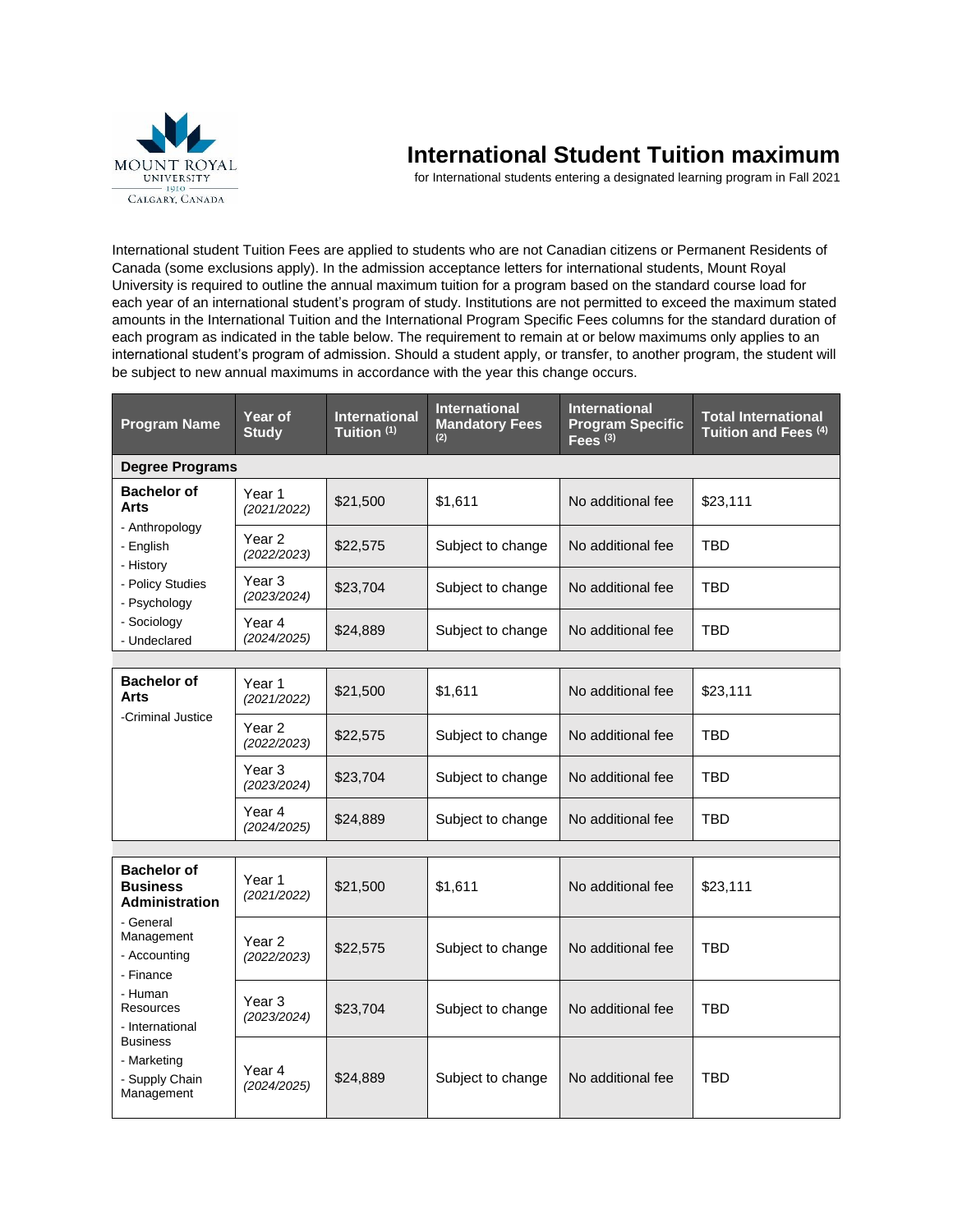| <b>Bachelor of</b><br><b>Child Studies</b> | Year 1<br>(2021/2022)            | \$21,500 | \$1,611           | No additional fee | \$23,111   |
|--------------------------------------------|----------------------------------|----------|-------------------|-------------------|------------|
| - Child and Youth<br>Care Counsellor       | Year <sub>2</sub><br>(2022/2023) | \$22,575 | Subject to change | No additional fee | <b>TBD</b> |
| - Early Learning<br>and Child Care         | Year 3<br>(2023/2024)            | \$23,704 | Subject to change | No additional fee | <b>TBD</b> |
|                                            | Year 4<br>(2024/2025)            | \$24,889 | Subject to change | No additional fee | <b>TBD</b> |
|                                            |                                  |          |                   |                   |            |
| <b>Bachelor of</b><br>Communication        | Year 1<br>(2021/2022)            | \$21,500 | \$1,611           | \$1,776           | \$24,887   |
| - Broadcast Media<br><b>Studies</b>        | Year 2<br>(2022/2023)            | \$22,575 | Subject to change | \$1,900           | <b>TBD</b> |
|                                            | Year 3<br>(2023/2024)            | \$23,704 | Subject to change | \$2,034           | <b>TBD</b> |
|                                            | Year 4<br>(2024/2025)            | \$24,889 | Subject to change | \$2,176           | <b>TBD</b> |
| <b>Bachelor of</b><br>Communication        | Year 1<br>(2021/2022)            | \$21,500 | \$1,611           | No additional fee | \$23,111   |
| - Information<br>Design                    | Year <sub>2</sub><br>(2022/2023) | \$22,575 | Subject to change | No additional fee | <b>TBD</b> |
| - Journalism and<br>Digital Media          | Year 3<br>(2023/2024)            | \$23,704 | Subject to change | No additional fee | <b>TBD</b> |
| - Public Relations                         | Year 4<br>(2024/2025)            | \$24,889 | Subject to change | No additional fee | <b>TBD</b> |
|                                            |                                  |          |                   |                   |            |
| <b>Bachelor of</b><br><b>Computer</b>      | Year 1<br>(2021/2022)            | \$21,500 | \$1,611           | No additional fee | \$23,111   |
| <b>Information</b><br><b>Systems</b>       | Year <sub>2</sub><br>(2022/2023) | \$22,575 | Subject to change | No additional fee | <b>TBD</b> |
|                                            | Year <sub>3</sub><br>(2023/2024) | \$23,704 | Subject to change | No additional fee | <b>TBD</b> |
|                                            | Year 4<br>(2024/2025)            | \$24,889 | Subject to change | No additional fee | <b>TBD</b> |
|                                            |                                  |          |                   |                   |            |
| <b>Bachelor of</b><br><b>Education</b>     | Year 1<br>(2021/2022)            | \$21,500 | \$1,611           | No additional fee | \$23,111   |
| -Elementary                                | Year 2<br>(2022/2023)            | \$22,575 | Subject to change | No additional fee | <b>TBD</b> |
|                                            | Year 3<br>(2023/2024)            | \$23,704 | Subject to change | No additional fee | <b>TBD</b> |
|                                            | Year 4<br>(2024/2025)            | \$24,889 | Subject to change | No additional fee | <b>TBD</b> |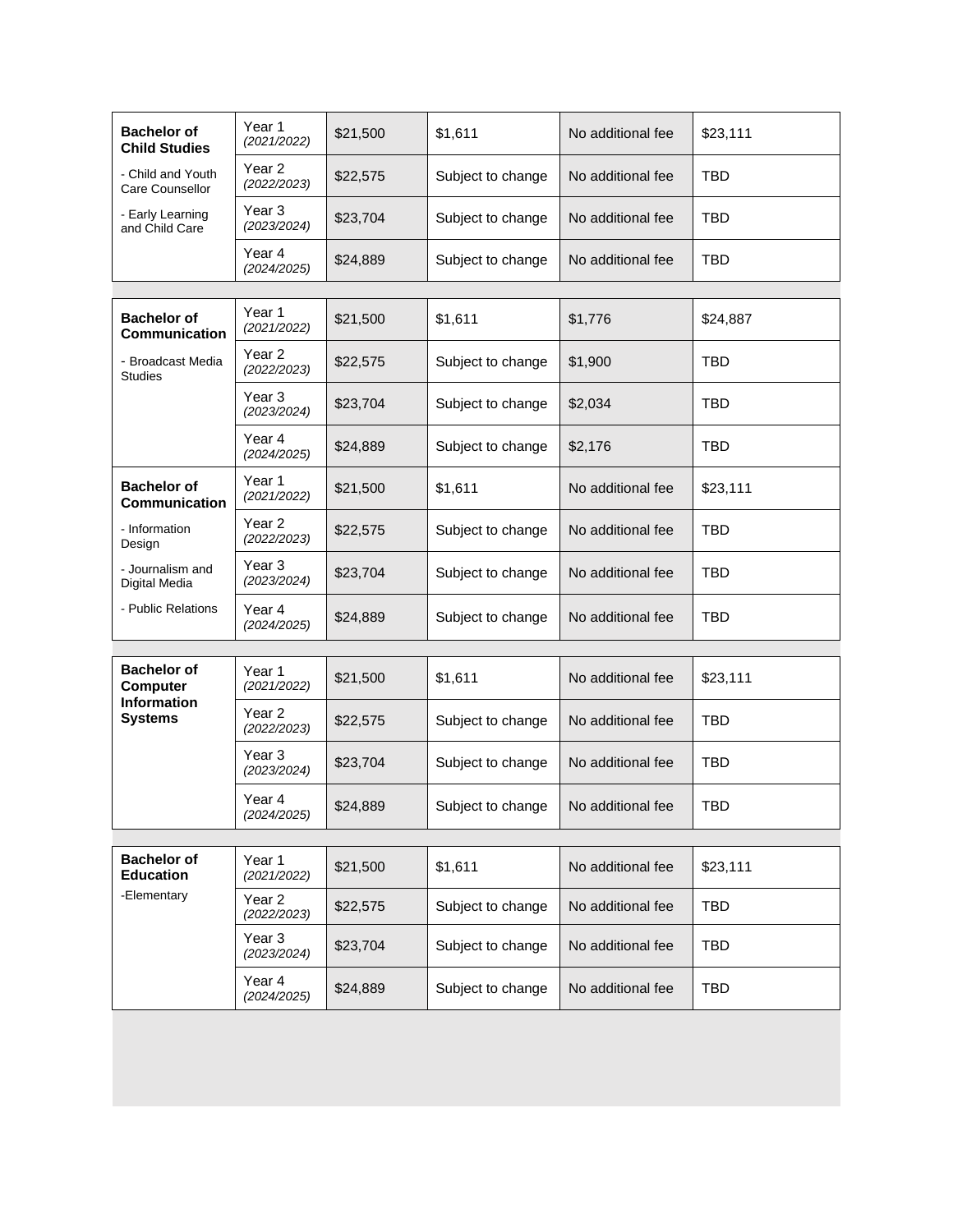| <b>Bachelor of</b><br><b>Health and</b>                   | Year 1<br>(2021/2022)            | \$21,500 | \$1,611           | No additional fee | \$23,111   |
|-----------------------------------------------------------|----------------------------------|----------|-------------------|-------------------|------------|
| <b>Physical</b><br><b>Education</b><br>- Athletic Therapy | Year <sub>2</sub><br>(2022/2023) | \$22,575 | Subject to change | No additional fee | <b>TBD</b> |
| - Ecotourism<br>- Physical Literacy                       | Year <sub>3</sub><br>(2023/2024) | \$23,704 | Subject to change | No additional fee | <b>TBD</b> |
| - Sport and<br>Recreation<br>Management                   | Year 4<br>(2024/2025)            | \$24,889 | Subject to change | No additional fee | <b>TBD</b> |
|                                                           |                                  |          |                   |                   |            |
| <b>Bachelor of</b><br><b>Interior Design</b>              | Year 1<br>(2021/2022)            | \$21,500 | \$1,611           | \$1,605           | \$24,716   |
|                                                           | Year <sub>2</sub><br>(2022/2023) | \$22,575 | Subject to change | \$1,718           | TBD        |
|                                                           | Year 3<br>(2023/2024)            | \$23,704 | Subject to change | \$1,838           | <b>TBD</b> |
|                                                           | Year 4<br>(2024/2025)            | \$24,889 | Subject to change | \$1,966           | TBD        |
|                                                           |                                  |          |                   |                   |            |
| <b>Bachelor of</b><br><b>Midwifery</b>                    | Year 1<br>(2021/2022)            | \$21,500 | \$1,611           | No additional fee | \$23,111   |
|                                                           | Year <sub>2</sub><br>(2022/2023) | \$22,575 | Subject to change | No additional fee | <b>TBD</b> |
|                                                           | Year <sub>3</sub><br>(2023/2024) | \$23,704 | Subject to change | No additional fee | <b>TBD</b> |
|                                                           | Year 4<br>(2024/2025)            | \$24,889 | Subject to change | No additional fee | <b>TBD</b> |
|                                                           |                                  |          |                   |                   |            |
| <b>Bachelor of</b><br><b>Nursing</b>                      | Year 1<br>(2021/2022)            | \$21,500 | \$1,611           | No additional fee | \$23,111   |
|                                                           | Year <sub>2</sub><br>(2022/2023) | \$22,575 | Subject to change | No additional fee | <b>TBD</b> |
|                                                           | Year <sub>3</sub><br>(2023/2024) | \$23,704 | Subject to change | No additional fee | <b>TBD</b> |
|                                                           | Year 4<br>(2024/2025)            | \$24,889 | Subject to change | No additional fee | <b>TBD</b> |
|                                                           |                                  |          |                   |                   |            |
| <b>Bachelor of</b><br><b>Science</b><br>- Biology         | Year 1<br>(2021/2022)            | \$21,500 | \$1,611           | \$535             | \$23,646   |
|                                                           | Year 2<br>(2022/2023)            | \$22,575 | Subject to change | \$572             | <b>TBD</b> |
|                                                           | Year 3<br>(2023/2024)            | \$23,704 | Subject to change | \$612             | <b>TBD</b> |
|                                                           | Year 4<br>(2024/2025)            | \$24,889 | Subject to change | \$654             | <b>TBD</b> |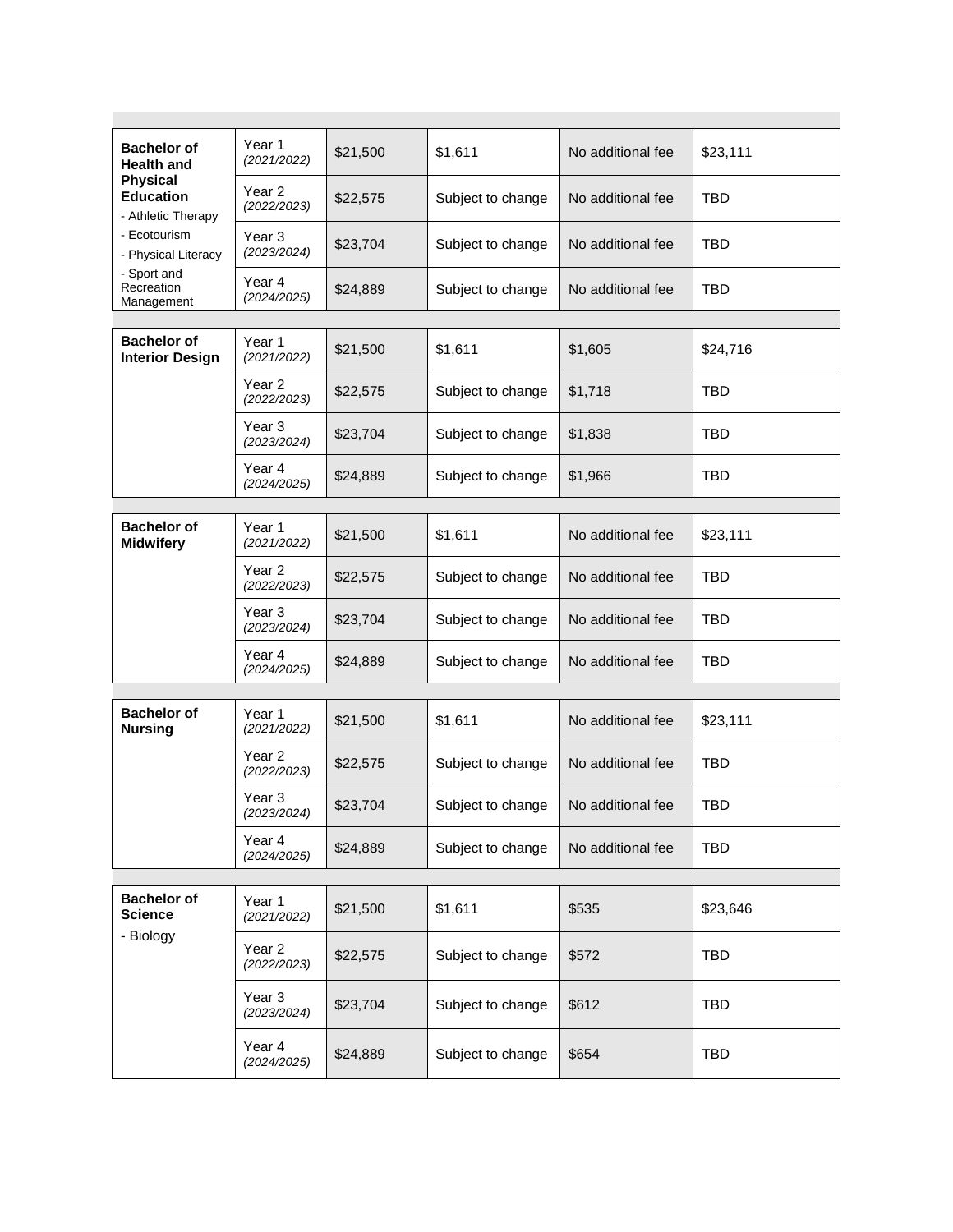| <b>Bachelor of</b><br><b>Science</b> | Year 1<br>(2021/2022)            | 21,500   | \$1,611           | \$1,070           | \$24,181   |
|--------------------------------------|----------------------------------|----------|-------------------|-------------------|------------|
| - Chemistry                          | Year <sub>2</sub><br>(2022/2023) | \$22,575 | Subject to change | \$1,144           | <b>TBD</b> |
|                                      | Year 3<br>(2023/2024)            | \$23,704 | Subject to change | \$1,226           | <b>TBD</b> |
|                                      | Year 4<br>(2024/2025)            | \$24,889 | Subject to change | \$1,312           | <b>TBD</b> |
| <b>Bachelor of</b><br><b>Science</b> | Year 1<br>(2021/2022)            | \$21,500 | \$1,611           | \$535             | \$23,646   |
| - Computer<br>Science                | Year <sub>2</sub><br>(2022/2023) | \$22,575 | Subject to change | \$572             | <b>TBD</b> |
|                                      | Year <sub>3</sub><br>(2023/2024) | \$23,704 | Subject to change | \$612             | <b>TBD</b> |
|                                      | Year 4<br>(2024/2025)            | \$24,889 | Subject to change | \$654             | <b>TBD</b> |
| <b>Bachelor of</b><br><b>Science</b> | Year 1<br>(2021/2022)            | \$21,500 | \$1,611           | No additional fee | \$23,111   |
| - Environmental<br>Science           | Year <sub>2</sub><br>(2022/2023) | \$22,575 | Subject to change | No additional fee | <b>TBD</b> |
| - General Science<br>- Geology       | Year <sub>3</sub><br>(2023/2024) | \$23.704 | Subject to change | No additional fee | <b>TBD</b> |
|                                      | Year 4<br>(2024/2025)            | \$24,889 | Subject to change | No additional fee | <b>TBD</b> |
| Bachelor of<br>Social Work           | Year 1<br>(2021/2022             | \$21,500 | \$1,611           | \$500             | \$23,611   |
|                                      | Year <sub>2</sub><br>(2022/2023) | \$22,575 | Subject to change | \$508             | <b>TBD</b> |
|                                      | Year <sub>3</sub><br>(2023/2024) | \$23,704 | Subject to change | \$516             | <b>TBD</b> |
|                                      | Year 4<br>(2024/2025)            | \$24,889 | Subject to change | \$523             | <b>TBD</b> |

| Diploma Programs   |                       |          |                                                                             |                   |            |  |  |
|--------------------|-----------------------|----------|-----------------------------------------------------------------------------|-------------------|------------|--|--|
| <b>Aviation</b>    | Year 1<br>(2021/2022) | \$23,650 | \$38,681 (includes<br>\$1611 Mandatory<br>Fees and \$37,070<br>Flight Fees) | No additional fee | \$62,331   |  |  |
|                    | Year 2<br>(2022/2023) | \$24,833 | Subject to change                                                           | No additional fee | <b>TBD</b> |  |  |
| <b>Social Work</b> | Year 1<br>(2021/2022) | \$21,500 | \$1,611                                                                     | No additional fee | \$23,111   |  |  |
|                    | Year 2<br>(2022/2023) | \$22,575 | Subject to change                                                           | No additional fee | <b>TBD</b> |  |  |

| Certificate Programs (Certificates, Post Diploma Certificates, Post Bachelor's Certificates) |                       |          |         |                   |          |  |
|----------------------------------------------------------------------------------------------|-----------------------|----------|---------|-------------------|----------|--|
| Advanced<br><b>Athletic</b><br><b>Therapy</b>                                                | Year 1<br>(2021/2022) | \$20,000 | \$1.611 | No additional fee | \$21.611 |  |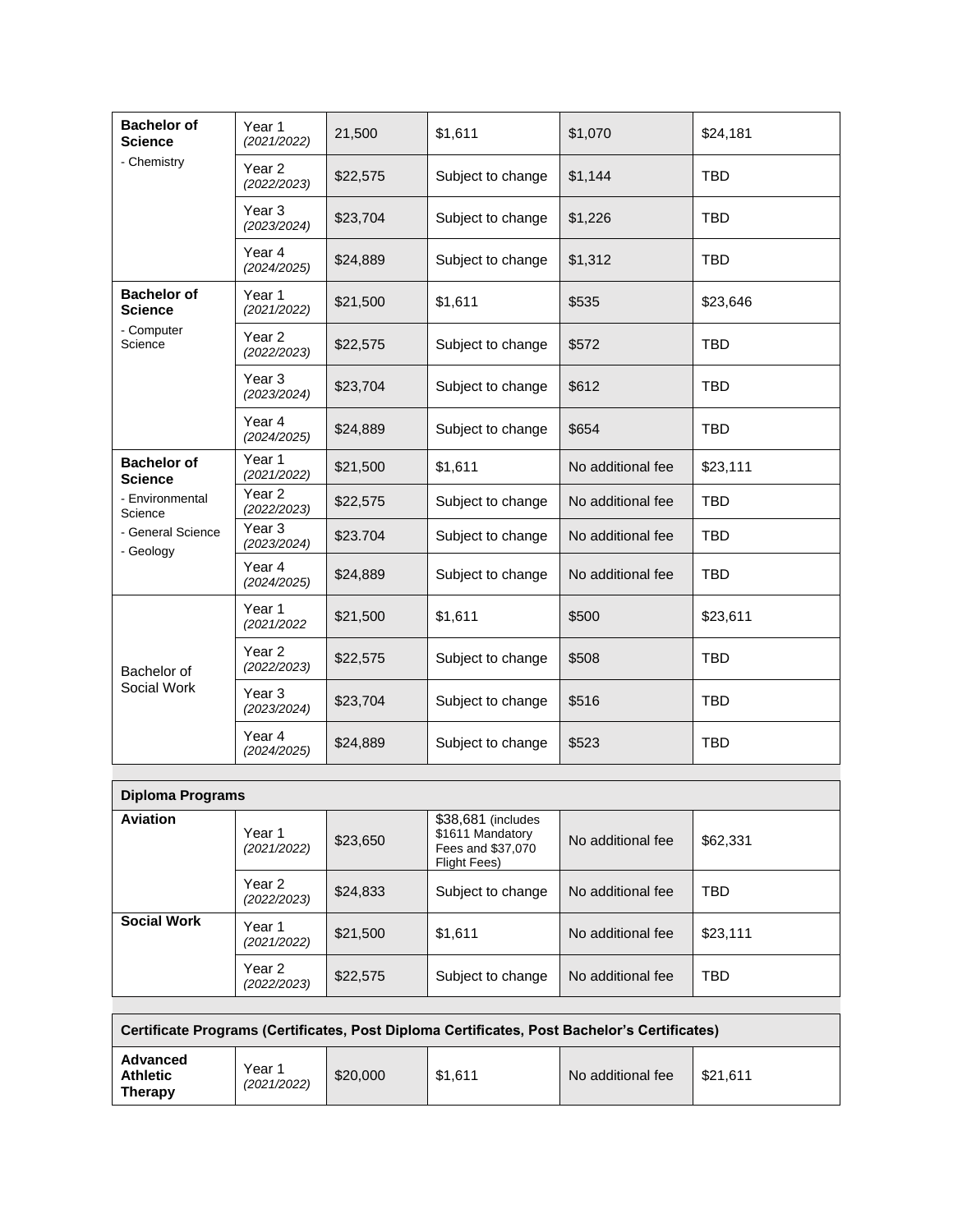| Advanced<br><b>Studies in</b><br><b>Critical Care</b><br><b>Nursing</b>                              | Year 1<br>(2021/2022) | \$10,750 | \$1,050           | No additional fee | \$11,800 |
|------------------------------------------------------------------------------------------------------|-----------------------|----------|-------------------|-------------------|----------|
| <b>Bridge to</b><br>Canadian<br><b>Nursing</b>                                                       | Year 1<br>(2021/2022) | \$5,428  | No additional fee | No additional fee | \$5,428  |
| <b>Business</b><br>Administration<br>- Advanced<br>Accounting<br>- Human<br>Resources<br>- Marketing | Year 1<br>(2021/2022) | \$21,500 | \$1,611           | No additional fee | \$23,111 |

| <b>Occupational Diploma and Certificate Programs</b> |                       |          |                   |                   |          |  |
|------------------------------------------------------|-----------------------|----------|-------------------|-------------------|----------|--|
| <b>Embalmer</b>                                      | Year 1<br>(2021/2022) | \$17,844 | \$161             | No additional fee | \$18,005 |  |
| <b>Funeral</b><br><b>Director</b>                    | Year 1<br>(2021/2022) | \$20,256 | \$161             | No additional fee | \$20,417 |  |
| <b>Funeral</b><br><b>Services</b><br>$(12$ months)   | Year 1<br>(2021/2022) | \$37,254 | \$643             | No additional fee | \$37,897 |  |
| <b>Massage</b><br><b>Therapy</b>                     | Year 1<br>(2021/2022) | \$35,929 | \$980             | No additional fee | \$36,909 |  |
|                                                      | Year 2<br>(2022/2023) | \$37,725 | Subject to change | No additional fee | TBD      |  |
| Personal<br><b>Fitness Trainer</b>                   | Year 1<br>(2021/2022) | \$28,033 | \$980             | No additional fee | \$29,013 |  |
|                                                      | Year 2<br>(2022/2023) | \$29,435 | Subject to change | No additional fee | TBD      |  |

| <b>Degree/Diploma Access Routes</b>                   |                       |                             |                   |                   |                             |  |
|-------------------------------------------------------|-----------------------|-----------------------------|-------------------|-------------------|-----------------------------|--|
| International<br>Pathway<br>Program                   | Year 1<br>(2021/2022) | \$21,500                    | \$1.611           | No additional fee | \$23,111                    |  |
| <b>University</b><br><b>Entrance</b><br><b>Option</b> | Year 1<br>(2021/2022) | \$21,500                    | \$1,611           | No additional fee | \$23.111                    |  |
| <b>Open Studies</b>                                   | Year 1<br>(2021/2022) | \$21,500                    | \$1,611           | No additional fee | \$23,111                    |  |
| English<br>Language<br>Program                        | Year 1<br>(2021/2022) | \$11,400 for 3<br>semesters | \$2,154           | No additional fee | \$13,554 for 3<br>semesters |  |
| Academic<br><b>Upgrading</b>                          | Year 1<br>(2021/2022) | \$2,001 per<br>course       | No additional fee | No additional fee | \$2,001                     |  |

**All fees are in Canadian dollars. TBD – To be determined Notes:**

<sup>1</sup>Tuition includes instructional equipment and lab fees. Tuition fees are based on one full-academic year (September to April – eight